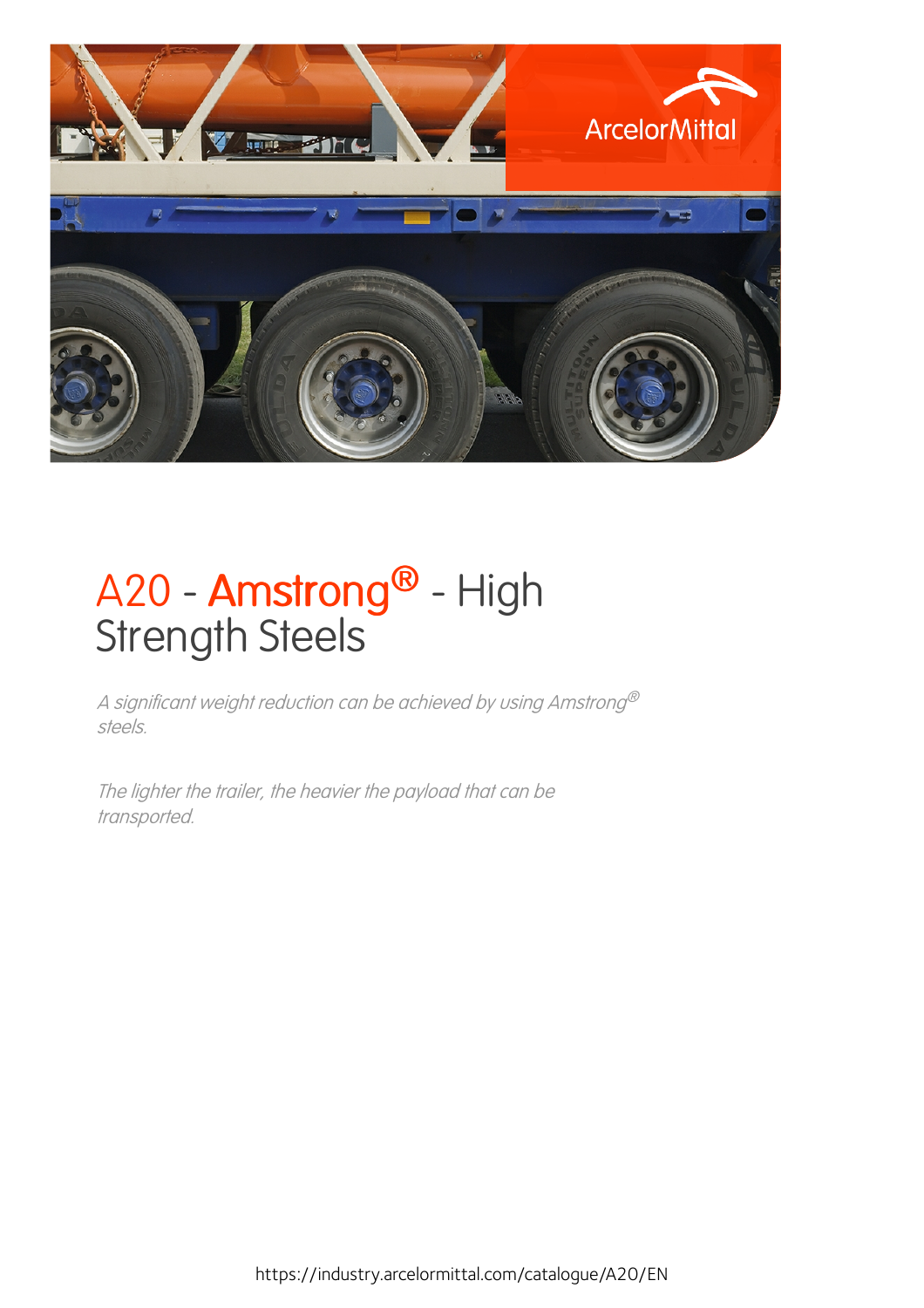

### **Properties**

Amstrong® steels are characterised by high ductility, controlled internal purity, fine grain structure and low carbon content.

On request, Amstrong ® may be delivered with an improved surface finish on black hot-rolled product called MASC (Micro Adhesive Scale). Contact our commercial teams for further information.



# Advantages

Amstrong ® steels combine:

- Outstanding mechanical properties
	- High strength
	- Toughness
	- Fatigue resistance
- Good formability, and
- Good weldability

With their high strength, they are an excellent choice when weight-saving is a priority, and are frequently used to replace structural steels.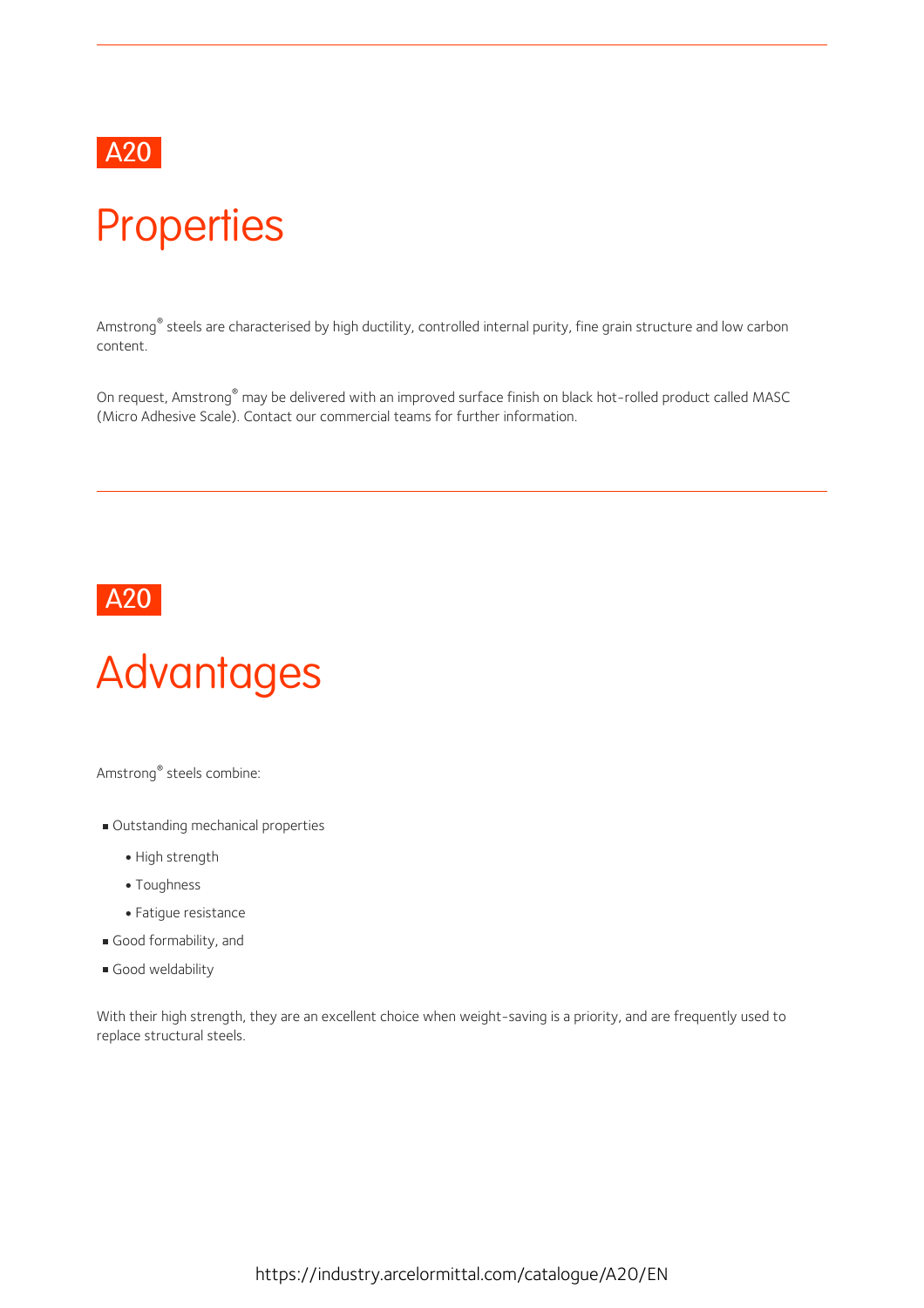

## Applications

High strength Amstrong® steels are used in a wide range of applications in transport (earth movers, trailers, agricultural and railroad machinery etc), profiling (racks etc) and building (cranes, safety barriers, light poles etc). Significant weight reductions can be achieved by using Amstrong® steels, especially for cranes and heavy vehicle trailers, thus allowing a larger payload.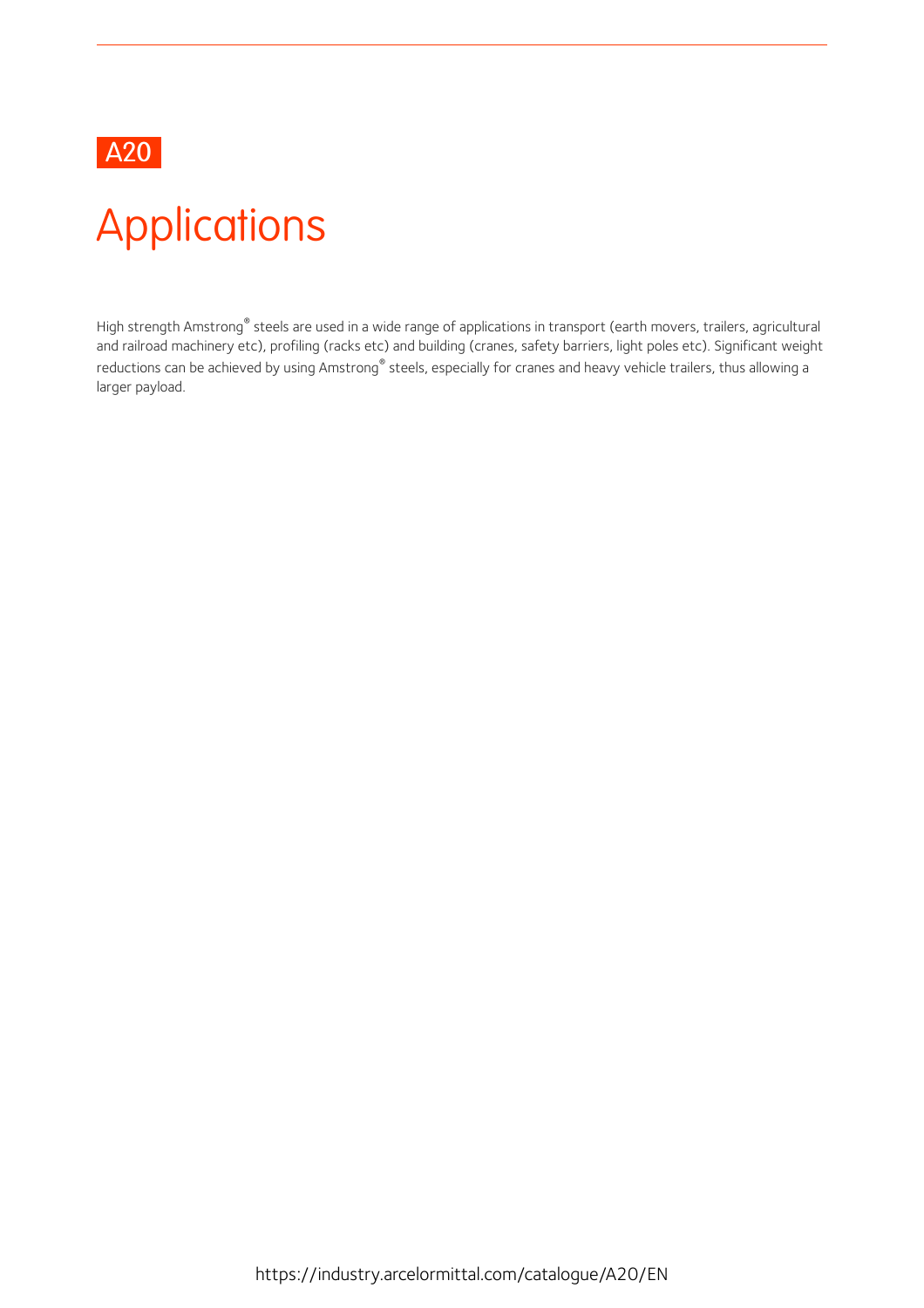

## Brand correspondence

|                                                       | EN 10149-<br>2:2013 | SEW<br>092:1990 | UNE<br>36090 | NF A 36-<br>231:1992 | <b>BS</b><br>1449/1 | ASTM A1011-12               | Old brand names                            |
|-------------------------------------------------------|---------------------|-----------------|--------------|----------------------|---------------------|-----------------------------|--------------------------------------------|
| Amstrong® 240MC                                       |                     |                 |              |                      |                     |                             |                                            |
| Amstrong® 280MC                                       |                     | QstE300TM       | AE275HC      |                      | HR40 F30            |                             | Soldur 280/ Profilar 300/ BSK 30           |
| S315MC EN<br>$10149 - 2$                              | S315MC              |                 |              |                      |                     |                             |                                            |
| Amstrong <sup>®</sup> 315MC                           | S315MC              | QstE340TM       |              | E315D                |                     | HSLAS-F Grade 45<br>class 2 | Soldur 320/Profilar 340/BSK 34/SPXE<br>340 |
| S355MC EN<br>$10149 - 2$                              | S355MC              |                 |              |                      |                     |                             |                                            |
| Amstrong <sup>®</sup> 355MC                           | S355MC              | QstE380TM       | AE340HC      | E355D                | HR43 F35            | HSLAS-F Grade 50<br>class 2 | Soldur 360/Profilar 380/BSK 38/SPXE<br>380 |
| Amstrong® 390MC                                       |                     | QstE420TM       | AE390HC      |                      | HR46 F40            |                             | Profilar 420/BSK 42/SPXE 420               |
| S420MC EN<br>$10149 - 2$                              | S420MC              |                 |              |                      |                     |                             |                                            |
| Amstrong <sup>®</sup> 420MC                           | S420MC              | QstE460TM       | AE440HC      | E420D                | <b>HR50 F45</b>     | HSLAS-F Grade 60<br>class 2 | Soldur 420/Profilar 460/BSK 46             |
| S460MC EN<br>$10149 - 2$                              | S460MC              |                 |              |                      |                     |                             |                                            |
| Amstrong <sup>®</sup> 460MC                           | S460MC              | QstE500TM       | AE490HC      |                      |                     | HSLAS-F Grade 65<br>class 2 | Soldur 460/Profilar 500/BSK 50/SPXE<br>480 |
| S500MC EN<br>10149-2                                  | S500MC              |                 |              |                      |                     |                             |                                            |
| Amstrong® 500MC                                       | S500MC              | QstE550TM       |              | E490D                |                     | HSLAS-F Grade 70<br>class 2 | Soldur 500/Profilar 550/BSK 55/SPXE<br>530 |
| S550MC EN<br>10149-2                                  | S550MC              |                 |              |                      |                     |                             |                                            |
| Amstrong® 550MC                                       | S550MC              | (QstE600TM)     |              | E560D                | HR60 F55            | HSLAS-F Grade 80<br>class 2 | Soldur 550                                 |
| S600MC EN<br>$10149 - 2$                              | S600MC              | (QstE650TM)     |              |                      |                     |                             |                                            |
| Amstrong <sup>®</sup> 600MC                           | S600MC              | (QstE650TM)     |              |                      |                     |                             |                                            |
| Grades in italics: not included in the standard       |                     |                 |              |                      |                     |                             |                                            |
| () Closest grade as no fully equivalent grade exists. |                     |                 |              |                      |                     |                             |                                            |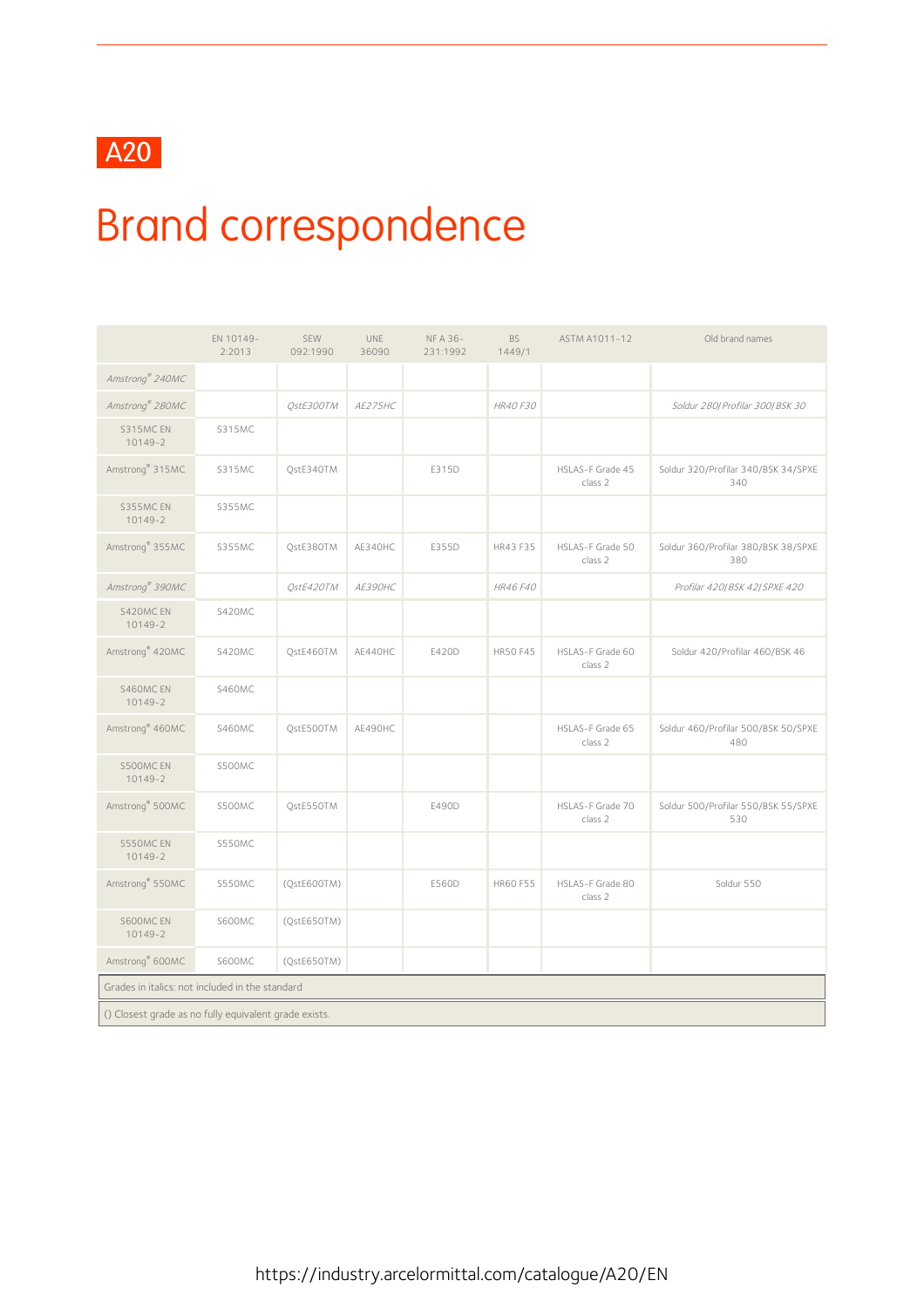

### **Dimensions**

#### Mill finish

| Thickness (mm)            | Min<br>width | Amstrong®<br>240MC | Amstrong®<br>280MC | S315MC EN 10149-2, Amstrong®<br>315MC | S355MC EN 10149-2, Amstrong®<br>355MC | Amstrong®<br>390MC       |
|---------------------------|--------------|--------------------|--------------------|---------------------------------------|---------------------------------------|--------------------------|
|                           |              | Max width          | Max width          | Max width                             | Max width                             | Max width                |
| $1.50 \le th < 1.60$      |              |                    |                    |                                       |                                       |                          |
| $1.60 \le th < 1.70$      |              | 1540               | 1350               | 1300                                  | 1180                                  | $\overline{\phantom{a}}$ |
| $1.70 \le th < 1.80$      |              | 1590               | 1450               | 1450                                  | 1250                                  | 1020                     |
| $1.80 \le th < 1.90$      |              | 1630               |                    |                                       | 1300                                  | 1200                     |
| $1.90 \le th < 2.00$      |              | 1780               | 1500               | 1540                                  | 1400                                  | 1250                     |
| $2.00 \le th < 2.20$      |              | 1830               | 1600               | 1600                                  | 1450                                  | 1350                     |
| $2.20 \le th < 2.40$      |              |                    | 1680               |                                       | 1470                                  | 1400                     |
| $2.40 \le th < 2.50$      |              | 1930               | 1800               | 1680                                  | 1550                                  |                          |
| $2.50 \le th < 2.60$      |              | 1980               | 1850               | 1740                                  |                                       | 1450                     |
| $2.60 \le th < 2.80$      |              |                    | 1880               |                                       | 1700                                  |                          |
| $2.80 \le th < 3.00$      |              | 2030               |                    | 1820                                  |                                       | 1530                     |
| $3.00 \le th < 3.30$      |              | 2040               | 2030               | 2000                                  | 1790                                  | 1600                     |
| $3.30 \le th < 3.50$      | 800          |                    |                    | 2030                                  | 1820                                  | 1650                     |
| $3.50 \le th < 4.00$      |              | 2130               |                    |                                       | 1880                                  | 1750                     |
| $4.00 \le th < 4.50$      |              |                    | 2130               |                                       | 2040                                  | 2040                     |
| $4.50 \le th < 5.50$      |              |                    |                    |                                       |                                       |                          |
| $5.50 \le th < 6.00$      |              | 2040               |                    |                                       |                                       |                          |
| $6.00 \le th < 6.50$      |              |                    |                    |                                       |                                       |                          |
| $6.50 \le th < 8.50$      |              | 1790               |                    | 2130                                  |                                       |                          |
| $8.50 \le th < 9.50$      |              |                    | 2030               |                                       | 2150                                  | 2150                     |
| $9.50 \le th <$<br>10.00  |              |                    |                    |                                       |                                       |                          |
| $10.00 \le th <$<br>12.00 |              | 1570               | 1700               |                                       |                                       |                          |
| $12.00 \le th <$<br>13.00 |              |                    | 1570               |                                       |                                       |                          |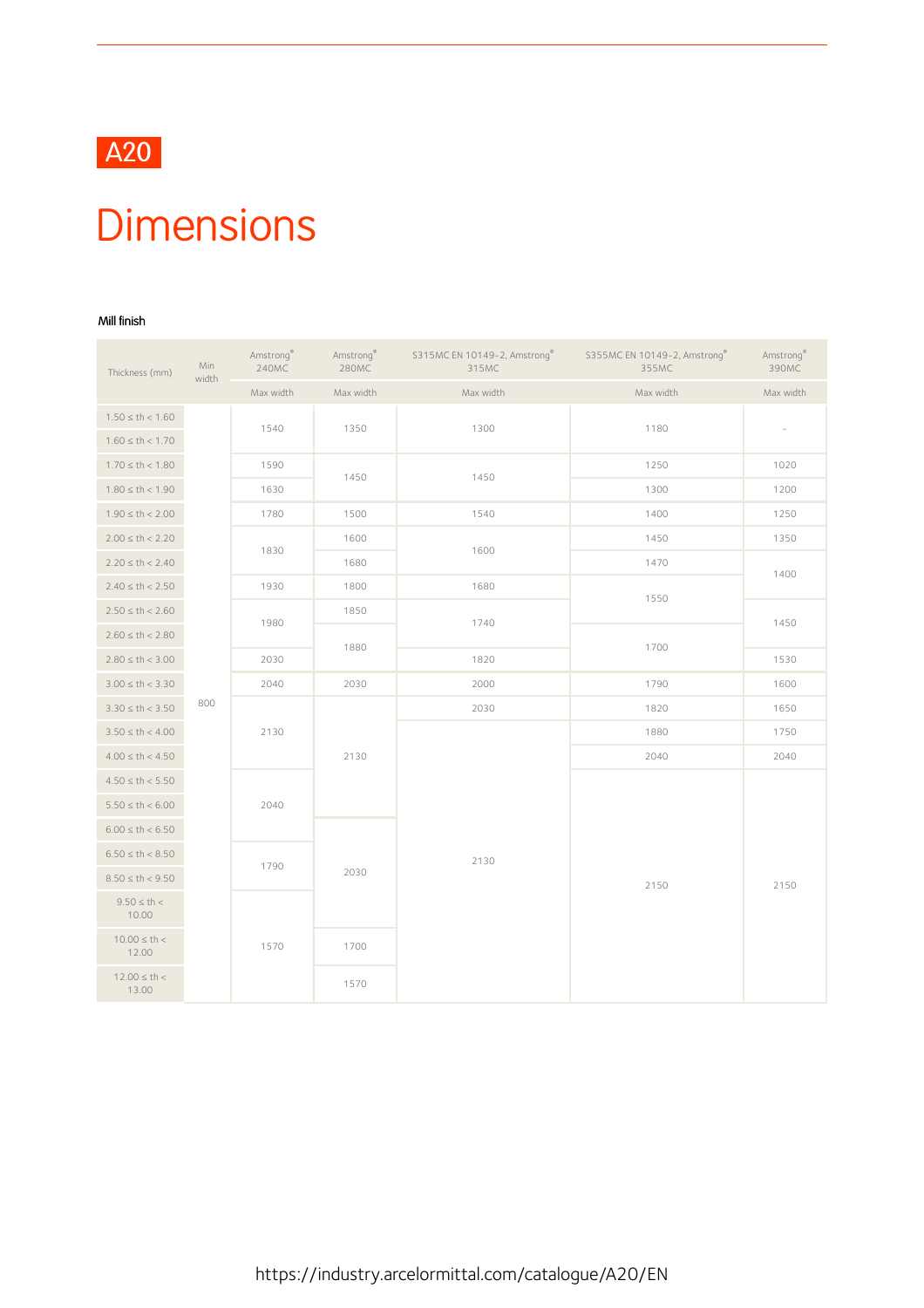| Thickness<br>(mm)          | Min<br>width | S420MC EN 10149-2,<br>Amstrong <sup>®</sup> 420MC | S460MC EN 10149-2,<br>Amstrong <sup>®</sup> 460MC | S500MC EN 10149-2,<br>Amstrong <sup>®</sup> 500MC | S550MC EN 10149-2,<br>Amstrong® 550MC | S600MC EN 10149-2,<br>Amstrong <sup>®</sup> 600MC |
|----------------------------|--------------|---------------------------------------------------|---------------------------------------------------|---------------------------------------------------|---------------------------------------|---------------------------------------------------|
|                            |              | Max width                                         | Max width                                         | Max width                                         | Max width                             | Max width                                         |
| $1.50 \le th <$<br>1.60    |              |                                                   |                                                   |                                                   |                                       |                                                   |
| $1.60 \le th <$<br>1.70    |              |                                                   |                                                   |                                                   |                                       |                                                   |
| $1.70 \le th <$<br>1.80    |              |                                                   |                                                   |                                                   |                                       |                                                   |
| $1.80 \le th <$<br>1.90    |              | 1020                                              | 1200                                              | 1050                                              |                                       |                                                   |
| $1.90 \le th <$<br>2.00    |              | 1250                                              | 1250                                              | 1120                                              | 940                                   |                                                   |
| $2.00 \le th <$<br>2.20    |              | 1350                                              | 1350                                              | 1280                                              | 1200                                  | 1100                                              |
| $2.20 \le th <$<br>2.40    |              |                                                   |                                                   | 1320                                              |                                       | 1170                                              |
| $2.40 \le th <$<br>2.50    |              | 1400                                              | 1400                                              | 1380                                              | 1350                                  | 1200                                              |
| $2.50 \le th <$<br>2.60    |              |                                                   | 1450                                              | 1420                                              | 1380                                  | 1250                                              |
| $2.60 \le th <$<br>2.80    |              | 1450                                              |                                                   | 1460                                              | 1410                                  |                                                   |
| $2.80 \le th <$<br>3.00    |              | 1520                                              | 1510                                              | 1520                                              | 1470                                  | 1340                                              |
| $3.00 \le th <$<br>3.30    | 800          | 1650                                              | 1650                                              | 1570                                              | 1530                                  |                                                   |
| $3.30 \le th <$<br>3.50    |              | 1700                                              | 1700                                              | 1650                                              | 1630                                  |                                                   |
| $3.50 \le th <$<br>4.00    |              | 1780                                              | 1780                                              | 1740                                              | 1740                                  | 1440                                              |
| $4.00 \le th <$<br>4.50    |              | 2040                                              | 2020                                              | 2020                                              | 2020                                  | 1540                                              |
| $4.50 \le th <$<br>5.50    |              |                                                   |                                                   |                                                   |                                       | 1630                                              |
| $5.50 \le th <$<br>6.00    |              |                                                   |                                                   |                                                   | 2150                                  | 1830                                              |
| $6.00 \leq th <$<br>6.50   |              |                                                   |                                                   | 2150                                              |                                       | 2135                                              |
| $6.50 \le th <$<br>8.50    |              | 2150                                              | 2150                                              |                                                   | 2130                                  |                                                   |
| $8.50 \le th <$<br>9.50    |              |                                                   |                                                   |                                                   | 2050                                  | 1980                                              |
| $9.50 \le th <$<br>10.00   |              |                                                   |                                                   |                                                   |                                       | 1930                                              |
| $10.00 \leq th$<br>< 12.00 |              |                                                   |                                                   | 2130                                              | 1380                                  |                                                   |
| $12.00 \leq th$<br>< 13.00 |              |                                                   | 2050                                              |                                                   |                                       |                                                   |

| Thickness (mm)            | Min<br>width | Amstrong®<br>240MC | Amstrong®<br>280MC | S315MC EN 10149-2, Amstrong®<br>315MC | S355MC EN 10149-2, Amstrong®<br>355MC | Amstrong®<br>390MC |
|---------------------------|--------------|--------------------|--------------------|---------------------------------------|---------------------------------------|--------------------|
|                           |              | Max width          | Max width          | Max width                             | Max width                             | Max width          |
| $13.00 \le th <$<br>14.00 |              |                    | 1570               | 2130                                  |                                       | 2150               |
| $14.00 \le th <$<br>15.00 | 1570<br>800  |                    |                    |                                       | 2150                                  |                    |
| $15.00 \le th <$<br>16.00 |              | 1370               | 1370               | 2050                                  |                                       | 1370               |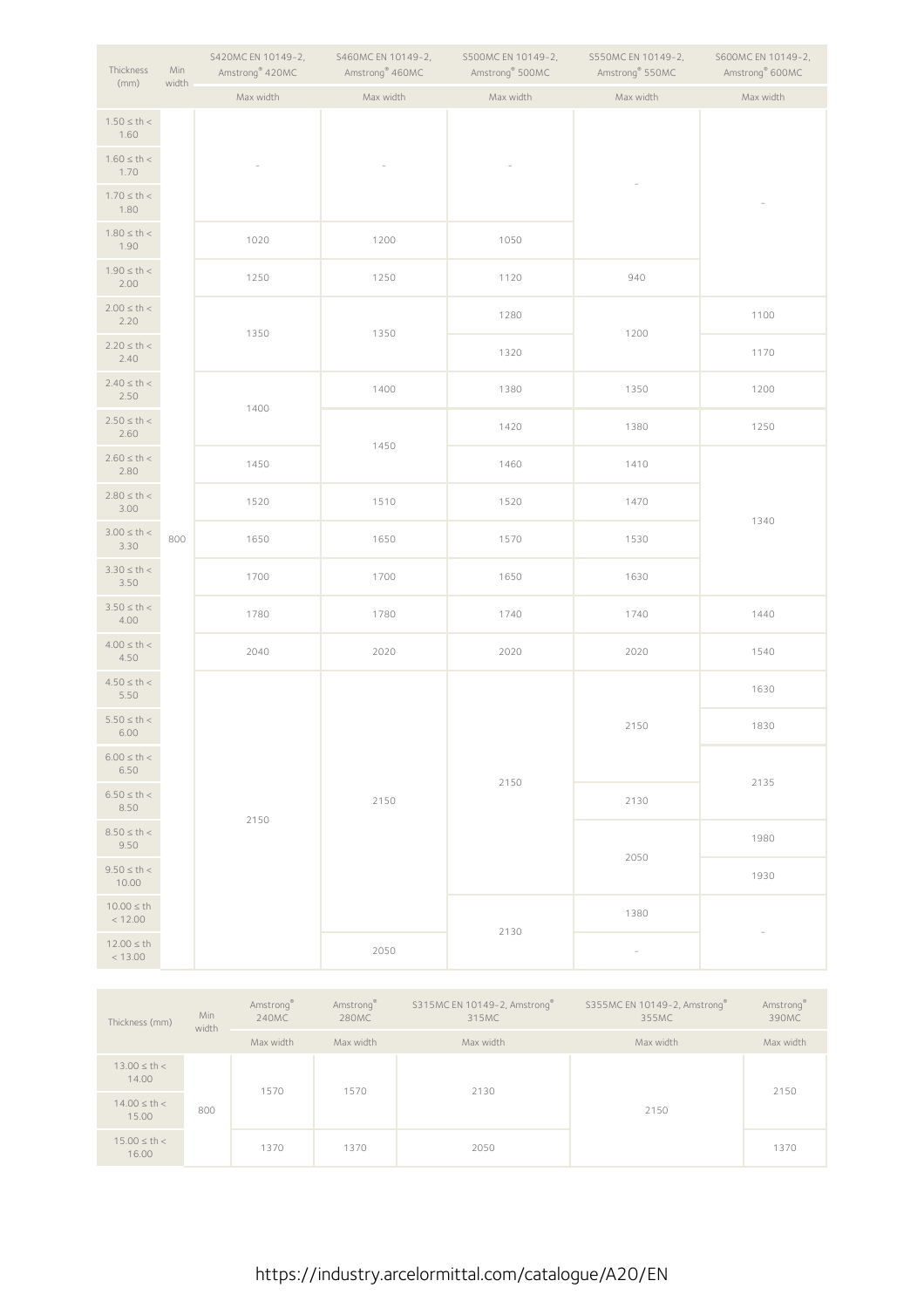| Thickness<br>(mm)          | Min<br>width | S420MC EN 10149-2,<br>Amstrong <sup>®</sup> 420MC | S460MC EN 10149-2,<br>Amstrong <sup>®</sup> 460MC | S500MC EN 10149-2,<br>Amstrong <sup>®</sup> 500MC | S550MC EN 10149-2,<br>Amstrong <sup>®</sup> 550MC | S600MC EN 10149-2,<br>Amstrong <sup>®</sup> 600MC |
|----------------------------|--------------|---------------------------------------------------|---------------------------------------------------|---------------------------------------------------|---------------------------------------------------|---------------------------------------------------|
|                            |              | Max width                                         | Max width                                         | Max width                                         | Max width                                         | Max width                                         |
| $13.00 \leq th$<br>< 14.00 |              | 2150                                              |                                                   |                                                   |                                                   |                                                   |
| $14.00 \leq th$<br>< 15.00 | 800          |                                                   | 2050                                              | $\overline{\phantom{a}}$                          | $\overline{\phantom{a}}$                          | $\hspace{1.0cm} - \hspace{1.0cm}$                 |
| $15.00 \leq th$<br>< 16.00 |              | 2050                                              |                                                   |                                                   |                                                   |                                                   |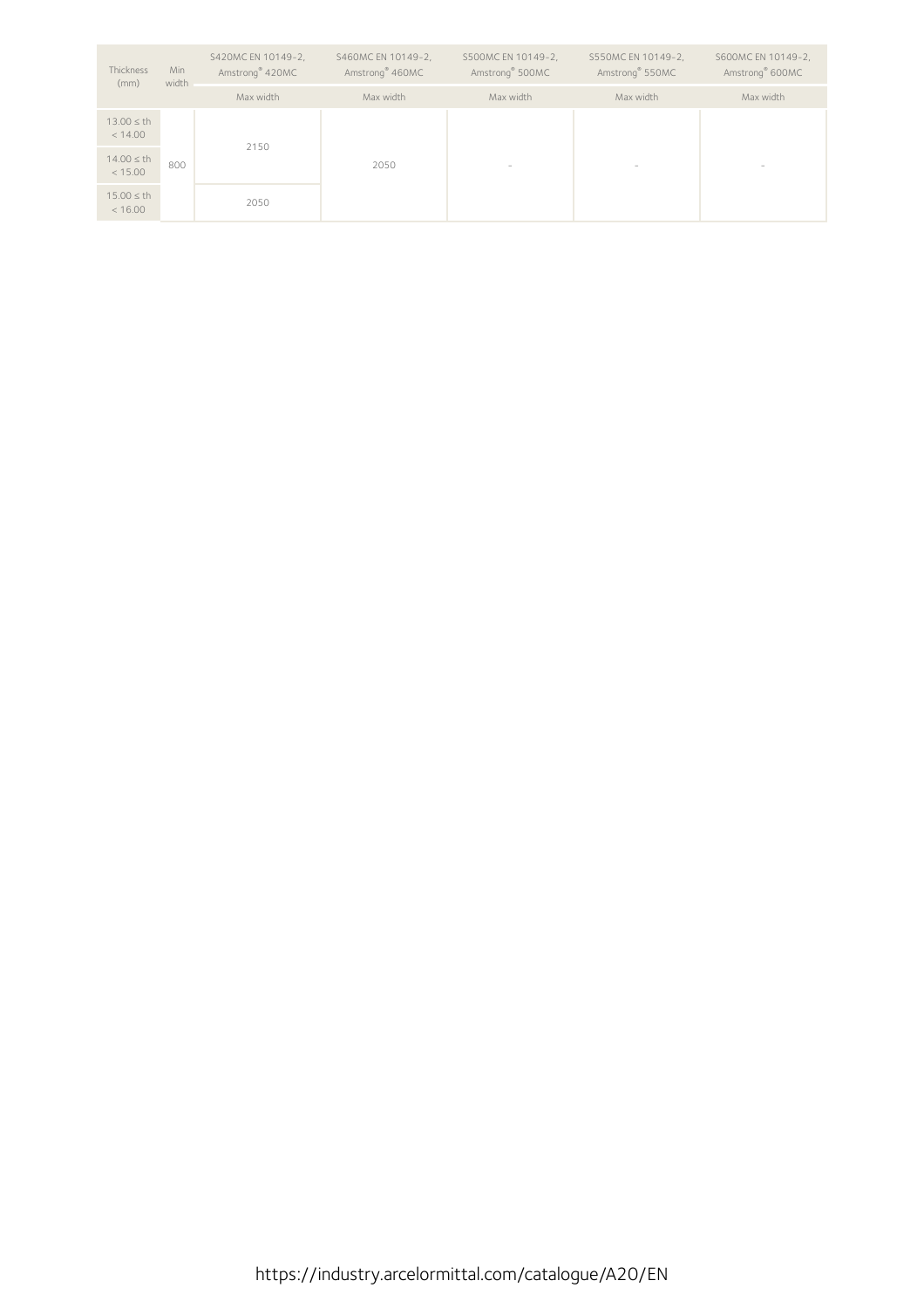#### Pickled

| Thickness                | Min   | $\mathsf{Amstrong}^\circ$<br>240MC | $\mathsf{Amstrong}^\circ$<br>280MC | S315MC EN 10149-2, Amstrong®<br>315MC | S355MC EN 10149-2, Amstrong®<br>355MC | Amstrong®<br>390MC |
|--------------------------|-------|------------------------------------|------------------------------------|---------------------------------------|---------------------------------------|--------------------|
| (mm)                     | width | Max width                          | Max width                          | Max width                             | Max width                             | Max width          |
| $1.50 \le th <$<br>1.60  |       | 1540                               | 1320                               | 1140                                  | 1090                                  |                    |
| $1.60 \le th <$<br>1.70  |       |                                    | 1350                               | 1190                                  | 1160                                  |                    |
| $1.70 \le th <$<br>1.80  |       | 1590                               | 1420                               | 1270                                  | 1230                                  | 1020               |
| $1.80 \le th <$<br>1.90  |       | 1630                               | 1450                               | 1320                                  | 1300                                  | 1100               |
| $1.90 \le th <$<br>2.00  |       | 1780                               | 1500                               |                                       | 1330                                  | 1180               |
| $2.00 \le th <$<br>2.10  |       |                                    | 1600                               |                                       |                                       |                    |
| $2.10 \le th <$<br>2.20  |       | 1830                               | 1620                               | 1540                                  | 1450                                  | 1350               |
| $2.20 \le th <$<br>2.30  |       |                                    | 1680                               |                                       |                                       |                    |
| $2.30 \le th <$<br>2.40  |       | 1930                               | 1740                               |                                       | 1525                                  | 1400               |
| $2.40 \le th <$<br>2.50  |       |                                    | 1800                               | 1560                                  | 1540                                  |                    |
| $2.50 \le th <$<br>2.60  |       | 1980                               | 1850                               |                                       | 1560                                  | 1450               |
| $2.60 \le th <$<br>2.70  |       |                                    |                                    |                                       | 1580                                  | 1470               |
| $2.70 \le th <$<br>2.80  |       |                                    |                                    | 1730                                  | 1600                                  | 1500               |
| $2.80 \le th <$<br>2.90  |       |                                    | 1880                               |                                       | 1630                                  | 1530               |
| $2.90 \le th <$<br>3.00  | 800   | 2030                               |                                    |                                       | 1650                                  | 1560               |
| $3.00 \le th <$<br>3.10  |       |                                    |                                    |                                       |                                       | 1580               |
| $3.10 \le th <$<br>3.20  |       |                                    |                                    |                                       | 1730                                  | 1620               |
| $3.20 \le th <$<br>3.30  |       |                                    |                                    | 1880                                  |                                       | 1660               |
| $3.30 \le th <$<br>3.40  |       |                                    |                                    |                                       | 1740                                  | 1720               |
| $3.40 \le th <$<br>3.50  |       |                                    |                                    |                                       |                                       | 1740               |
| $3.50 \le th <$<br>3.60  |       |                                    |                                    |                                       |                                       | 1780               |
| $3.60 \le th <$<br>3.70  |       |                                    |                                    |                                       | 1880                                  | 1820               |
| $3.70 \le th <$<br>3.80  |       | 2130                               | 1840                               |                                       |                                       | 1860               |
| $3.80 \le th <$<br>3.90  |       |                                    |                                    |                                       | 1920                                  | 1920               |
| $3.90 \le th <$<br>4.00  |       |                                    |                                    | 2130                                  | 1980                                  | 1980               |
| $4.00 \le th <$<br>4.10  |       |                                    |                                    |                                       | 2040                                  | 2040               |
| $4.10 \le th <$<br>5.00  |       |                                    |                                    |                                       | 2070                                  | 2070               |
| $5.00 \leq th <$<br>6.00 |       |                                    |                                    |                                       |                                       | 2130               |
| $6.00 \leq th <$<br>6.10 |       | 1520                               | 1600                               |                                       | 2130                                  |                    |
| $6.10 \le th <$<br>6.30  |       |                                    |                                    |                                       |                                       | 2070               |

https://industry.arcelormittal.com/catalogue/A20/EN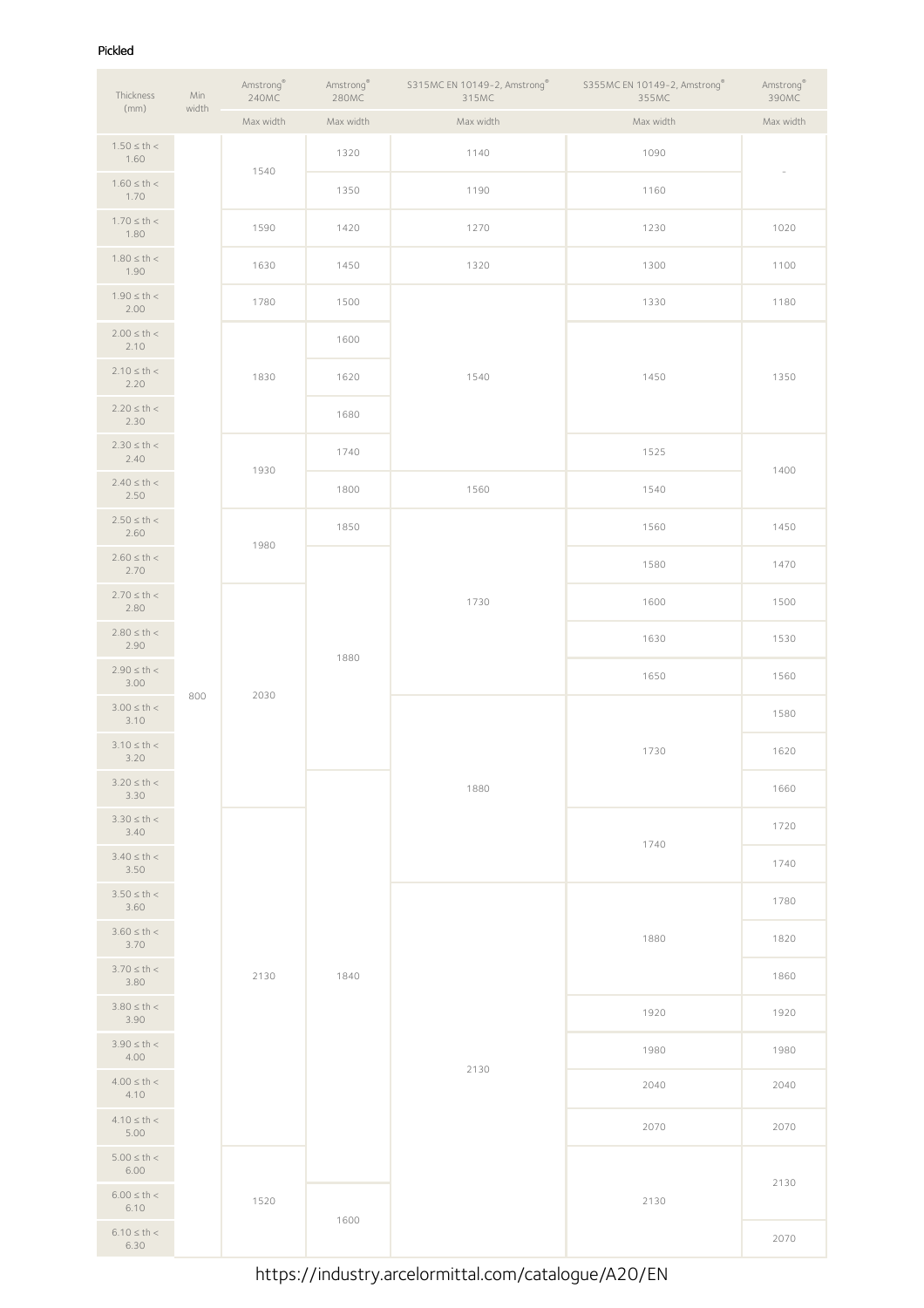| Thickness<br>(mm)        | Min<br>width | S420MC EN 10149-2,<br>Amstrong <sup>®</sup> 420MC | S460MC EN<br>10149-2 | Amstrong®<br>460MC       | S500MC EN 10149-2,<br>Amstrong® 500MC | S550MC EN<br>$10149 - 2$ | Amstrong®<br>550MC | S600MC EN 10149-2,<br>Amstrong® 600MC |
|--------------------------|--------------|---------------------------------------------------|----------------------|--------------------------|---------------------------------------|--------------------------|--------------------|---------------------------------------|
|                          |              | Max width                                         | Max width            | Max width                | Max width                             | Max width                | Max width          | Max width                             |
| $1.50 \leq th$<br>< 1.60 |              |                                                   |                      |                          |                                       |                          |                    |                                       |
| $1.60 \leq th$<br>< 1.70 |              |                                                   |                      | $\overline{\phantom{a}}$ |                                       |                          |                    |                                       |
| $1.70 \leq th$<br>< 1.80 |              |                                                   |                      |                          |                                       |                          |                    |                                       |
| $1.80 \leq th$<br>< 1.90 |              | 1020                                              |                      |                          | 1050                                  |                          |                    |                                       |
| $1.90 \leq th$<br>< 2.00 |              | 1120                                              | 1050                 | 1050                     | 1120                                  | 940                      | 940                |                                       |
| $2.00 \leq th$<br>< 2.10 |              |                                                   |                      |                          | 1280                                  | 1230                     | 1230               | 1100                                  |
| $2.10 \leq th$<br>< 2.20 |              | 1350                                              | 1350                 | 1350                     | 1310                                  | 1260                     | 1260               |                                       |
| $2.20 \le th$<br>< 2.30  |              |                                                   |                      |                          | 1340                                  | 1290                     | 1290               |                                       |
| $2.30 \leq th$<br>< 2.40 |              | 1400                                              | 1400                 | 1400                     | 1370                                  | 1320                     | 1320               | 1170                                  |
| $2.40 \leq th$<br>< 2.50 |              |                                                   |                      |                          | 1400                                  | 1350                     | 1350               | 1200                                  |
| $2.50 \leq th$<br>< 2.60 |              |                                                   |                      |                          | 1430                                  | 1380                     | 1380               | 1250                                  |
| $2.60 \leq th$<br>< 2.70 |              | 1450                                              | 1450                 | 1450                     | 1460                                  | 1410                     | 1410               |                                       |
| $2.70 \leq th$<br>< 2.80 |              | 1480                                              |                      |                          | 1490                                  | 1440                     | 1440               |                                       |
| $2.80 \leq th$<br>< 2.90 |              | 1520                                              | 1510                 | 1510                     | 1520                                  | 1470                     | 1470               |                                       |
| $2.90 \leq th$<br>< 3.00 |              | 1540                                              | 1540                 | 1540                     | 1550                                  | 1500                     | 1500               |                                       |
| $3.00 \leq th$<br>< 3.10 | 800          | 1580                                              | 1580                 | 1580                     | 1580                                  | 1530                     | 1530               | 1340                                  |
| $3.10 \leq th$<br>< 3.20 |              | 1620                                              | 1620                 | 1620                     | 1600                                  | 1560                     | 1560               |                                       |
| $3.20 \le th$<br>< 3.30  |              | 1660                                              | 1660                 | 1660                     |                                       | 1590                     | 1590               |                                       |
| $3.30 \leq th$<br>< 3.40 |              | 1720                                              | 1720                 | 1720                     | 1620                                  | 1630                     | 1630               |                                       |
| $3.40 \leq th$<br>< 3.50 |              | 1740                                              | 1740                 | 1740                     | 1680                                  | 1680                     | 1680               |                                       |
| $3.50 \leq th$<br>< 3.60 |              | 1780                                              | 1780                 | 1780                     | 1750                                  | 1750                     | 1750               |                                       |
| $3.60 \leq th$<br>< 3.70 |              | 1820                                              | 1820                 | 1820                     | 1800                                  | 1800                     | 1800               |                                       |
| $3.70 \leq th$<br>< 3.80 |              | 1860                                              | 1860                 | 1860                     | 1850                                  | 1850                     | 1850               | 1440                                  |
| $3.80 \leq th$<br>< 3.90 |              | 1920                                              | 1920                 | 1920                     | 1900                                  | 1900                     | 1900               |                                       |
| $3.90 \leq th$<br>< 4.00 |              | 1980                                              | 1980                 | 1980                     | 1950                                  | 1950                     | 1950               |                                       |
| $4.00 \leq th$<br>< 4.10 |              | 2040                                              | 2020                 | 2020                     | 2020                                  | 2020                     | 2020               | 1340                                  |
| $4.10 \leq th$<br>< 5.00 |              | 2070                                              |                      |                          |                                       |                          |                    |                                       |
| $5.00 \leq th$<br>< 6.00 |              |                                                   | 2070                 |                          |                                       |                          |                    | 1240                                  |
| $6.00 \leq th$<br>< 6.10 |              | 2130                                              | 2130                 | 2070                     | 2070                                  | 2070                     | 2070               |                                       |
| $6.10 \leq th$<br>< 6.30 |              | 2070                                              | 2070                 |                          |                                       |                          |                    | 1525                                  |

https://industry.arcelormittal.com/catalogue/A20/EN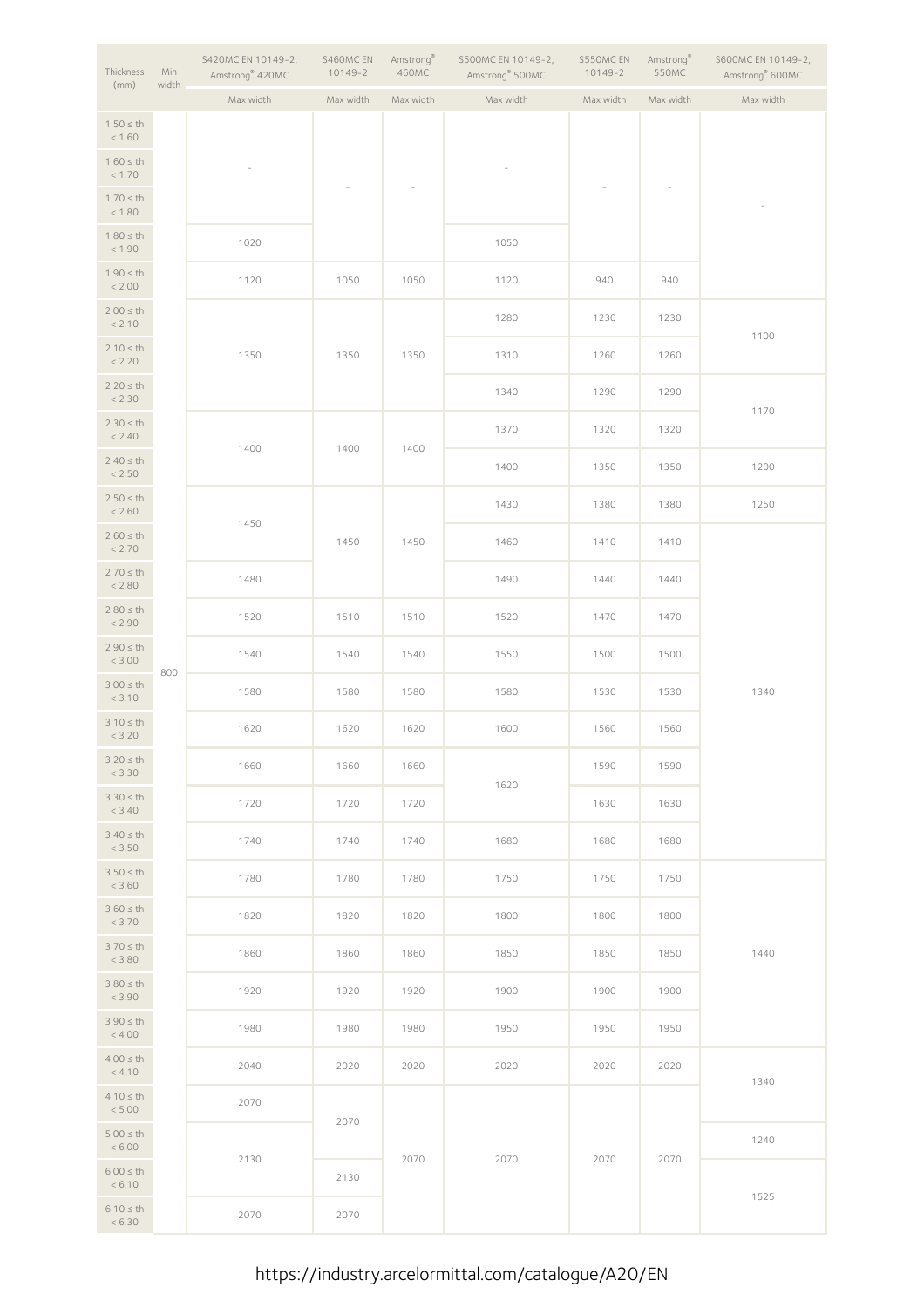| Thickness (mm)            | Min<br>width | Amstrong®<br>240MC | Amstrong®<br>280MC | S315MC EN 10149-2, Amstrong®<br>315MC | S355MC EN 10149-2, Amstrong®<br>355MC | Amstrong®<br>390MC |
|---------------------------|--------------|--------------------|--------------------|---------------------------------------|---------------------------------------|--------------------|
|                           |              | Max width          | Max width          | Max width                             | Max width                             | Max width          |
| $6.30 \le th < 7.00$      |              |                    | 1600               | 2130                                  | 2130                                  | 1700               |
| $7.00 \le th < 7.10$      |              |                    |                    |                                       |                                       |                    |
| $7.10 \le th < 8.00$      |              | 1520               | 1525               | 1550                                  | 1550                                  |                    |
| $8.00 \le th < 8.10$      |              |                    |                    |                                       |                                       |                    |
| $8.10 \le th <$<br>10.00  | 800          |                    |                    | 1525                                  | 1525                                  | 1525               |
| $10.00 \le th <$<br>12.00 |              | $\star$            | $\star$            |                                       |                                       |                    |
| $12.00 \le th <$<br>13.00 |              |                    |                    | $\star$                               | $\star$                               | $\star$            |

| Thickness<br>(mm)          | Min<br>width | S420MC EN 10149-2,<br>Amstrong <sup>®</sup> 420MC | S460MC EN<br>$10149 - 2$ | Amstrong®<br>460MC | S500MC EN 10149-2,<br>Amstrong <sup>®</sup> 500MC | S550MC EN<br>10149-2 | Amstrong®<br>550MC | S600MC EN 10149-2,<br>Amstrong® 600MC |
|----------------------------|--------------|---------------------------------------------------|--------------------------|--------------------|---------------------------------------------------|----------------------|--------------------|---------------------------------------|
|                            |              | Max width                                         | Max width                | Max width          | Max width                                         | Max width            | Max width          | Max width                             |
| $6.30 \le th <$<br>7.00    |              | 1700                                              |                          |                    |                                                   |                      |                    |                                       |
| $7.00 \le th <$<br>7.10    |              |                                                   |                          |                    |                                                   |                      |                    | 1525                                  |
| $7.10 \le th <$<br>8.00    |              |                                                   | 1525                     | 1525               | 1525                                              | 1525                 | 1525               |                                       |
| $8.00 \le th <$<br>8.10    | 800          |                                                   |                          |                    |                                                   |                      |                    |                                       |
| $8.10 \le th <$<br>10.00   |              | 1525                                              |                          |                    |                                                   |                      |                    |                                       |
| $10.00 \leq th$<br>< 12.00 |              |                                                   | $\star$                  | $\star$            | $\star$                                           | $\mathcal{R}$        |                    |                                       |
| $12.00 \leq th$<br>< 13.00 |              | $\star$                                           |                          |                    |                                                   |                      | $\star$            |                                       |

\* Pickled products with thicknesses up to 15 mm may be delivered after prior agreement: please contact us.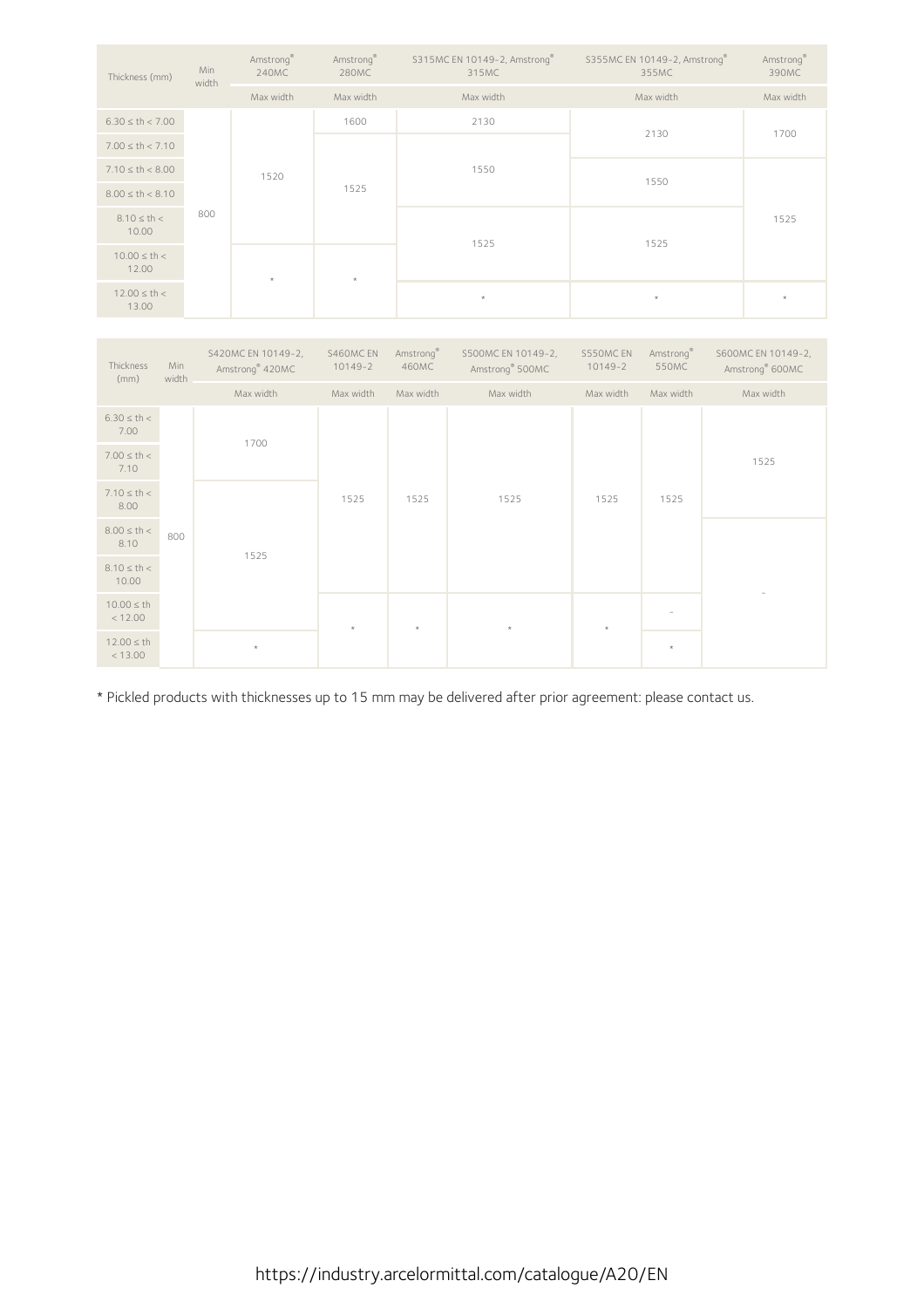### A20

## Mechanical properties

|                                                 |              | Direction Thickness (mm) |                          |             |                          |                          | R <sub>e</sub> (MPa) R <sub>m</sub> (MPa) A <sub>80</sub> (%) A 5.65 $\sqrt{S}$ (%) Min. mandrel diameter for 180° bending KV-20°C (J) |                          |  |  |
|-------------------------------------------------|--------------|--------------------------|--------------------------|-------------|--------------------------|--------------------------|----------------------------------------------------------------------------------------------------------------------------------------|--------------------------|--|--|
|                                                 |              | $<\,3$                   |                          |             | $\geq 27$                | $\overline{\phantom{a}}$ |                                                                                                                                        |                          |  |  |
|                                                 | $\mathsf{L}$ | $3 - 6$                  | $240 - 320$              | $340 - 450$ |                          |                          |                                                                                                                                        | $\overline{\phantom{a}}$ |  |  |
| Amstrong® 240MC                                 |              | $6 - 16$                 |                          |             | $\overline{\phantom{a}}$ | $\geq 32$                |                                                                                                                                        | $\geq 40$                |  |  |
|                                                 |              | $<$ 3                    |                          |             | $\geq 26$                | $\sim$                   |                                                                                                                                        |                          |  |  |
|                                                 | $\top$       | $3 - 16$                 | $260 - 340$              | $340 - 450$ | $\overline{\phantom{a}}$ | $\geq$ 31                | $\bigcirc$                                                                                                                             | $\overline{\phantom{a}}$ |  |  |
|                                                 |              | $<$ 3                    |                          |             | $\geq 26$                | $\overline{\phantom{a}}$ |                                                                                                                                        |                          |  |  |
|                                                 | $\mathsf{L}$ | $3 - 6$                  | $280 - 350$              | $370 - 450$ | $\sim$                   |                          | $\overline{\phantom{a}}$                                                                                                               | $\overline{\phantom{a}}$ |  |  |
| Amstrong <sup>®</sup> 280MC                     |              | $6 - 16$                 |                          |             |                          | $\geq 30$                |                                                                                                                                        | $\geq 40$                |  |  |
|                                                 | $\top$       | $<$ 3                    | $300 - 380$              |             | $\geq 25$                | $\sim$                   | $\circ$                                                                                                                                | $\overline{\phantom{a}}$ |  |  |
|                                                 |              | $3 - 16$                 |                          | $370 - 450$ | $\overline{\phantom{a}}$ | $\geq 29$                |                                                                                                                                        |                          |  |  |
|                                                 | $\mathsf L$  | $1.5 - 3$                | $\geq 315$               | $390 - 510$ | $\geq 20$                | $\sim$                   |                                                                                                                                        | $\overline{\phantom{a}}$ |  |  |
| S315MC EN 10149-2                               |              | $3 - 20$                 |                          |             | $\overline{\phantom{a}}$ | $\geq$ 24                |                                                                                                                                        |                          |  |  |
|                                                 | $\top$       | $1.5 - 20$               | $\sim$                   | $\sim$      | $\sim$                   | $\overline{\phantom{a}}$ | $\bigcirc$                                                                                                                             | $\overline{\phantom{a}}$ |  |  |
|                                                 |              | $<\,3$                   |                          |             | $\geq$ 24                | $\equiv$                 |                                                                                                                                        | $\overline{\phantom{a}}$ |  |  |
|                                                 | $\mathsf{L}$ | $3 - 6$                  | $315 - 395$              | $415 - 495$ | $\overline{\phantom{a}}$ | $\geq 28$                | $\overline{\phantom{a}}$                                                                                                               |                          |  |  |
| Amstrong <sup>®</sup> 315MC                     |              | $6 - 16$                 |                          |             |                          |                          |                                                                                                                                        | $\geq 40$                |  |  |
|                                                 | $\top$       | $<$ 3                    | $340 - 420$              | $420 - 500$ | $\geq 23$                | $\sim$                   | $\bigcirc$                                                                                                                             | $\overline{\phantom{a}}$ |  |  |
|                                                 |              | $3 - 16$                 |                          |             | $\sim$                   | $\geq 27$                |                                                                                                                                        |                          |  |  |
|                                                 | $\mathsf L$  | $1.5 - 3$                | $\geq 355$               | $430 - 550$ | $\geq 19$                | $\sim$                   | $\overline{\phantom{a}}$                                                                                                               | $\overline{\phantom{a}}$ |  |  |
| S355MC EN 10149-2                               |              | $3 - 20$                 |                          |             | $\overline{\phantom{a}}$ | $\geq 23$                |                                                                                                                                        |                          |  |  |
|                                                 | $\top$       | $1.5 - 20$               | $\overline{\phantom{a}}$ | $\sim$      | $\sim$                   | $\sim$                   | $\geq 0.5$ x t                                                                                                                         | $\overline{\phantom{a}}$ |  |  |
|                                                 |              | $<$ 3                    |                          |             | $\geq 22$                | $\overline{\phantom{a}}$ |                                                                                                                                        | $\overline{\phantom{a}}$ |  |  |
|                                                 | $\mathsf{L}$ | $3 - 6$                  | $355 - 435$              | $430 - 520$ | $\overline{\phantom{a}}$ | $\geq 25$                | $\overline{\phantom{a}}$                                                                                                               |                          |  |  |
| Amstrong <sup>®</sup> 355MC                     |              | $6 - 16$                 |                          |             |                          |                          |                                                                                                                                        | $\geq 40$                |  |  |
|                                                 | $\top$       | $<$ 3                    | $380 - 460$              | $440 - 530$ | $\geq 21$                | $\sim$                   | $\bigcirc$                                                                                                                             | $\overline{\phantom{a}}$ |  |  |
|                                                 |              | $3 - 16$                 |                          |             | $\sim$                   | $\geq 24$                |                                                                                                                                        |                          |  |  |
|                                                 |              | $<$ 3                    |                          |             | $\geq 20$                | $\overline{\phantom{a}}$ |                                                                                                                                        | $\overline{\phantom{a}}$ |  |  |
|                                                 | $\mathsf{L}$ | $3 - 6$                  | $390 - 480$ 460 - 560    |             |                          | $\geq 24$                |                                                                                                                                        |                          |  |  |
| Amstrong® 390MC                                 |              | $6 - 16$                 |                          |             |                          |                          |                                                                                                                                        | $\geq 40$                |  |  |
|                                                 | $\top$       | $<$ 3                    | $420 - 500$              | $470 - 570$ | $\geq 19$                | $\overline{\phantom{a}}$ | $\circlearrowright$                                                                                                                    |                          |  |  |
|                                                 |              | $3 - 16$                 |                          |             | $\overline{\phantom{a}}$ | $\geq$ 23                |                                                                                                                                        |                          |  |  |
| Grades in italics: not included in the standard |              |                          |                          |             |                          |                          |                                                                                                                                        |                          |  |  |
| Values in bold: tighter than the standard       |              |                          |                          |             |                          |                          |                                                                                                                                        |                          |  |  |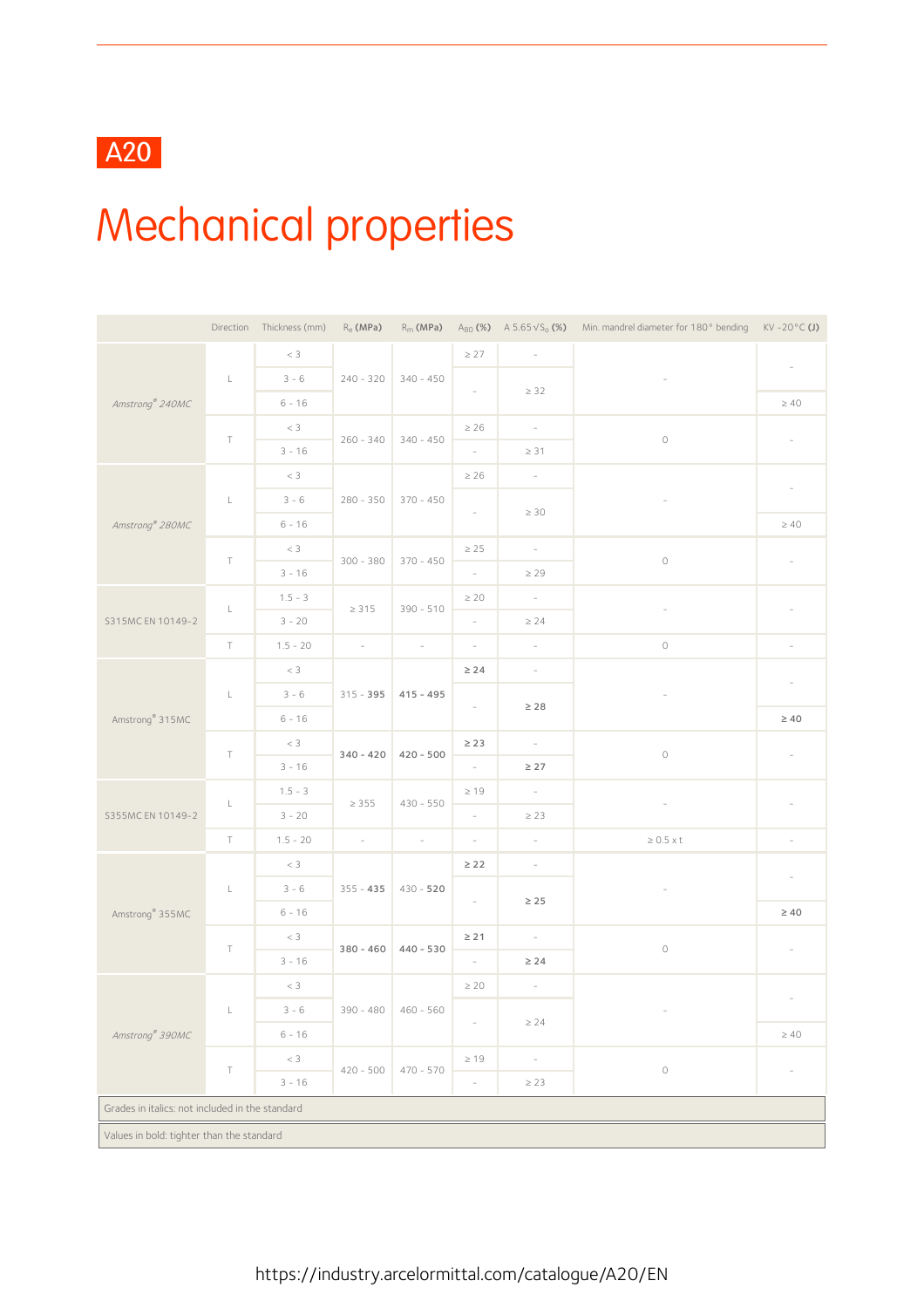|                             |                                           | Direction Thickness (mm) | $R_{\rho}$ (MPa)         |                          |                          |                          | $R_m$ (MPa) $A_{80}$ (%) $A 5.65\sqrt{S_0}$ (%) Min. mandrel diameter for 180° bending KV - 20°C (J) |                          |  |  |  |
|-----------------------------|-------------------------------------------|--------------------------|--------------------------|--------------------------|--------------------------|--------------------------|------------------------------------------------------------------------------------------------------|--------------------------|--|--|--|
|                             |                                           | $1.5 - 3$                |                          | $480 - 620$              | $\geq 16$                | $\sim$                   |                                                                                                      |                          |  |  |  |
| S420MC EN 10149-2           | ш                                         | $3 - 20$                 | $\geq 420$               |                          | $\sim$                   | $\geq 19$                |                                                                                                      | $\overline{\phantom{a}}$ |  |  |  |
|                             | $\top$                                    | $1.5 - 20$               |                          | $\overline{\phantom{a}}$ | $\overline{\phantom{a}}$ | $\overline{\phantom{a}}$ | $\geq 0.5 \times t$                                                                                  | $\overline{\phantom{a}}$ |  |  |  |
|                             |                                           | $<$ 3                    |                          |                          | $\geq 18$                | $\overline{\phantom{a}}$ |                                                                                                      |                          |  |  |  |
| Amstrong <sup>®</sup> 420MC | L                                         | $3 - 6$                  |                          | $420 - 520$ 490 - 600    | $\overline{\phantom{a}}$ |                          | $\overline{\phantom{0}}$                                                                             | $\overline{\phantom{a}}$ |  |  |  |
|                             |                                           | $6 - 16$                 |                          |                          |                          | $\geq$ 22                |                                                                                                      | $\geq 40$                |  |  |  |
|                             |                                           | $<\,3$                   |                          |                          | $\geq 17$                | $\overline{\phantom{a}}$ | $\geq 0.2$ x t                                                                                       |                          |  |  |  |
|                             | $\top$                                    | $3 - 13$                 |                          | $450 - 550$ 500 - 600    |                          | $\geq 21$                |                                                                                                      | $\overline{\phantom{a}}$ |  |  |  |
|                             |                                           | $13 - 16$                |                          |                          | $\sim$                   |                          | $\geq 0.5 \times t$                                                                                  |                          |  |  |  |
|                             |                                           | $1.5 - 3$                | $\geq 460$               | $520 - 670$              | $\geq 14$                | $\overline{\phantom{a}}$ | $\overline{\phantom{a}}$                                                                             |                          |  |  |  |
| S460MC EN 10149-2           | L                                         | $3 - 20$                 |                          |                          | $\sim$                   | $\geq 17$                |                                                                                                      | $\overline{\phantom{a}}$ |  |  |  |
|                             | $\top$                                    | $1.5 - 20$               | $\overline{\phantom{a}}$ | $\overline{\phantom{a}}$ | $\sim$                   | $\sim$                   | $\geq 1 \times t$                                                                                    | $\overline{\phantom{a}}$ |  |  |  |
|                             | Values in bold: tighter than the standard |                          |                          |                          |                          |                          |                                                                                                      |                          |  |  |  |

|                                           |              | Direction Thickness (mm) | $R_e$ (MPa)              |                          |                               |                          | R <sub>m</sub> (MPa) A <sub>80</sub> (%) A 5.65 $\sqrt{S_0}$ (%) Min. mandrel diameter for 180° bending KV-20°C (J) |                          |
|-------------------------------------------|--------------|--------------------------|--------------------------|--------------------------|-------------------------------|--------------------------|---------------------------------------------------------------------------------------------------------------------|--------------------------|
|                                           |              | $<\,3$                   |                          |                          | $\geq 15$                     | $\sim$                   |                                                                                                                     |                          |
|                                           | $\mathsf{L}$ | $3 - 6$                  | $460 - 560$              | $520 - 640$              |                               |                          |                                                                                                                     | $\overline{\phantom{a}}$ |
|                                           |              | $6 - 16$                 |                          |                          | $\omega_{\rm c}$<br>$\geq 18$ |                          |                                                                                                                     | $\geq 40$                |
| Amstrong <sup>®</sup> 460MC               |              | $< 3$                    |                          |                          | $\geq 14$                     | $\sim$                   |                                                                                                                     |                          |
|                                           | $\top$       | $3 - 6$                  | 490 - 590                | $530 - 640$              |                               |                          | $\geq 0.6$ x t                                                                                                      | $\overline{\phantom{a}}$ |
|                                           |              | $6 - 16$                 |                          |                          | $\overline{\phantom{a}}$      | $\geq 17$                | $\geq$ 1 x t                                                                                                        |                          |
|                                           |              | $1.5 - 3$                |                          |                          | $\geq 12$                     | $\sim$                   |                                                                                                                     |                          |
|                                           | $\mathsf{L}$ | $3 - 16$                 | $\geq 500$               | $550 - 700$              |                               | $\geq 14$                | $\bar{a}$                                                                                                           | $\overline{\phantom{a}}$ |
| S500MC EN 10149-2                         |              | $16 - 20$                |                          |                          | $\overline{\phantom{a}}$      | $\omega$                 |                                                                                                                     |                          |
|                                           | $\top$       | $1.5 - 16$               | $\overline{\phantom{a}}$ | $\overline{\phantom{a}}$ | $\overline{\phantom{a}}$      | $\overline{\phantom{a}}$ | $\geq$ 1 x t                                                                                                        | $\overline{\phantom{a}}$ |
|                                           |              | < 2                      |                          |                          | $\geq 15$                     |                          |                                                                                                                     |                          |
|                                           |              | $2 - 3$                  |                          |                          | $\geq 16$                     | $\overline{\phantom{a}}$ |                                                                                                                     |                          |
| Amstrong <sup>®</sup> 500MC               | $\mathsf{L}$ | $3 - 6$                  | $500 - 600$              | $560 - 700$              |                               |                          | $\overline{\phantom{a}}$                                                                                            |                          |
|                                           |              | $6 - 16$                 |                          |                          | $\sim$                        | $\geq 19$                |                                                                                                                     | $\geq 40$                |
|                                           |              | $< 2$                    |                          | $530 - 630$ 570 - 700    | $\geq 14$                     |                          |                                                                                                                     |                          |
|                                           |              | $2 - 3$                  |                          |                          | $\geq 15$                     | $\overline{\phantom{a}}$ | $\geq 0.6$ x t                                                                                                      |                          |
|                                           | $\top$       | $3 - 6$                  |                          |                          |                               |                          |                                                                                                                     | $\overline{\phantom{a}}$ |
|                                           |              | $6 - 16$                 |                          |                          | $\sim$                        | $\geq 18$                | $\geq$ 1 $\times$ t                                                                                                 |                          |
|                                           |              | $1.5 - 3$                |                          | $600 - 760$              | $\geq 12$                     | $\sim$                   |                                                                                                                     |                          |
|                                           | $\mathsf L$  | $3 - 16$                 | $\geq 550$               |                          |                               | $\geq 14$                |                                                                                                                     | $\overline{\phantom{a}}$ |
| S550MC EN 10149-2                         |              | $16 - 20$                |                          |                          | $\overline{\phantom{a}}$      | $\overline{\phantom{a}}$ |                                                                                                                     |                          |
|                                           | $\top$       | $1.5 - 16$               | $\sim$                   | $\overline{\phantom{a}}$ | $\overline{\phantom{a}}$      | $\overline{\phantom{a}}$ | $\geq$ 1.5 x t                                                                                                      | $\overline{\phantom{a}}$ |
|                                           |              | $<$ 3                    |                          |                          | $\geq 12$                     | $\overline{\phantom{a}}$ |                                                                                                                     |                          |
|                                           | $\mathsf L$  | $3 - 6$                  | $550 - 650$              | $620 - 750$              |                               |                          | $\overline{\phantom{a}}$                                                                                            | $\overline{\phantom{a}}$ |
|                                           |              | $6 - 16$                 |                          |                          | $\sim$                        | $\geq 14$                |                                                                                                                     | $\geq 40$                |
| Amstrong® 550MC                           |              | $< 3$                    |                          |                          | $\geq 11$                     | $\sim$                   |                                                                                                                     |                          |
|                                           | $\top$       | $3 - 6$                  |                          | $580 - 680$ 630 - 750    |                               |                          | $\geq 0.8$ x t                                                                                                      | $\overline{\phantom{a}}$ |
|                                           |              | $6 - 16$                 |                          |                          | $\sim$                        | $\geq 13$                | $\geq$ 1.5 x t                                                                                                      |                          |
|                                           |              | $2 - 3$                  |                          |                          | $\geq 11$                     | $\sim$                   |                                                                                                                     |                          |
| S600MC EN 10149-2                         | $\mathsf L$  | $3 - 10$                 | $\geq 600$               | $650 - 820$              | $\sim$                        | $\geq 13$                | $\overline{\phantom{a}}$                                                                                            | $\overline{\phantom{a}}$ |
|                                           | $\top$       | $2 - 10$                 | $\mathcal{L}$            | $\omega$                 | $\omega$                      | $\omega$                 | $\geq$ 1.5 x t                                                                                                      | $\overline{\phantom{a}}$ |
| Values in bold: tighter than the standard |              |                          |                          |                          |                               |                          |                                                                                                                     |                          |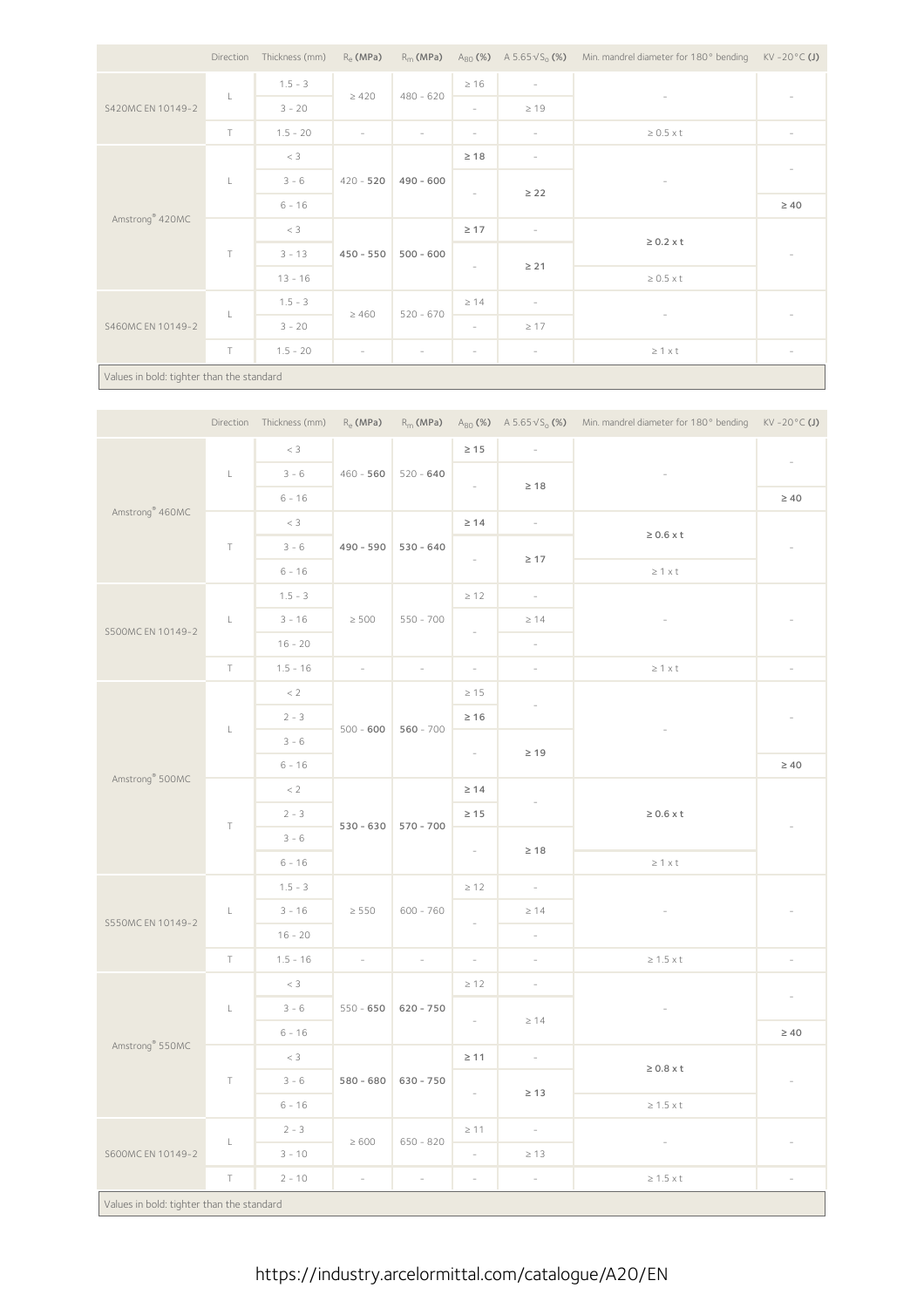|                                           | Direction | Thickness (mm) $R_e$ (MPa) |            |             |                          | $R_m(MPa)$ $A_{80}(%)$ $A 5.65\sqrt{S_0(S)}$ | Min. mandrel diameter for 180° bending | $KV - 20°C$ (J)          |  |  |
|-------------------------------------------|-----------|----------------------------|------------|-------------|--------------------------|----------------------------------------------|----------------------------------------|--------------------------|--|--|
| Amstrong <sup>®</sup> 600MC               | ı.        | $2 - 3$                    | $\geq 600$ | $650 - 820$ | $\geq 11$                | $\hspace{0.1mm}-\hspace{0.1mm}$              |                                        | $\overline{\phantom{a}}$ |  |  |
|                                           |           | $3 - 6$                    |            |             | $\overline{\phantom{a}}$ | $\geq 13$                                    | $\overline{\phantom{a}}$               |                          |  |  |
|                                           |           | $6 - 10$                   |            |             |                          |                                              |                                        | $\geq 40$                |  |  |
|                                           | ÷         | $2 - 3$                    | $\geq 620$ | $660 - 820$ | $\geq 10$                | $\overline{\phantom{a}}$                     | $\geq 1.5 \times t$                    | $\overline{\phantom{a}}$ |  |  |
|                                           |           | $3 - 10$                   |            |             | $-$                      | $\geq 12$                                    |                                        |                          |  |  |
| Values in bold: tighter than the standard |           |                            |            |             |                          |                                              |                                        |                          |  |  |

For Amstrong ® grades, the mechanical properties are guaranteed in both directions.

Minimum specified mandrel diameter for bending angles up to 180° according to EN 10149-2:2013

#### t = nominal thickness

Toughness guarantee at -40°C: on request